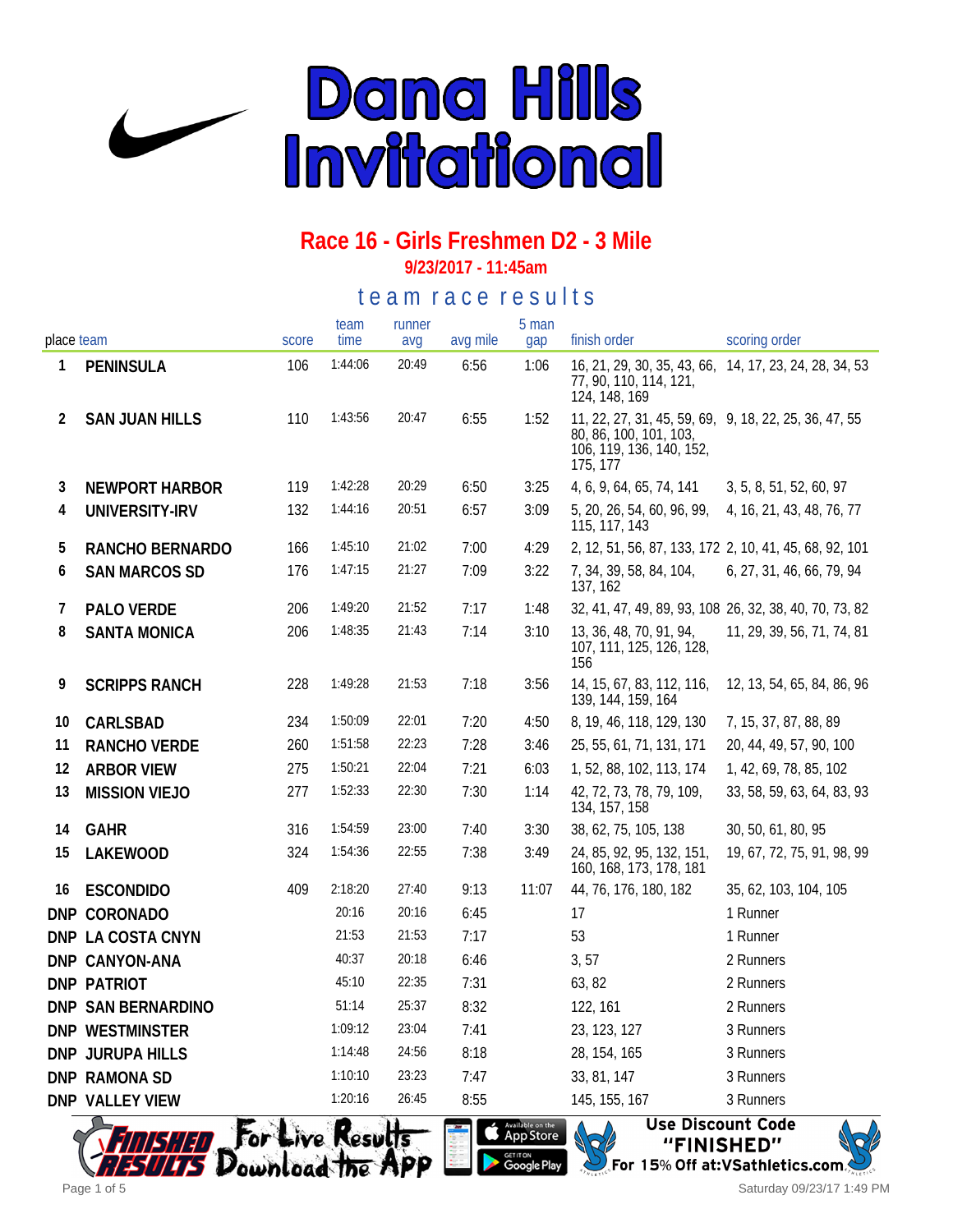#### **Race 16 - Girls Freshmen D2 - 3 Mile 9/23/2017 - 11:45am**

#### te am race results

| place team             | score | team<br>time | runner<br>avg | avg mile | 5 man<br>gap | finish order       | scoring order |
|------------------------|-------|--------------|---------------|----------|--------------|--------------------|---------------|
| DNP QUARTZ HILL        |       | 1:22:49      | 20:42         | 6:54     |              | 10, 18, 37, 40     | 4 Runners     |
| DNP SULTANA            |       | 1:43:00      | 25:45         | 8:35     |              | 50, 120, 153, 179  | 4 Runners     |
| DNP VILLA PARK         |       | 1:40:47      | 25:11         | 8:24     |              | 68, 98, 163, 166   | 4 Runners     |
| <b>DNP MIRA MESA</b>   |       | 1:49:05      | 27:16         | 9:05     |              | 97, 149, 150, 183  | 4 Runners     |
| DNP RANCHO BUENA VISTA |       | 1:44:08      | 26:02         | 8:40     |              | 135, 142, 146, 170 | 4 Runners     |

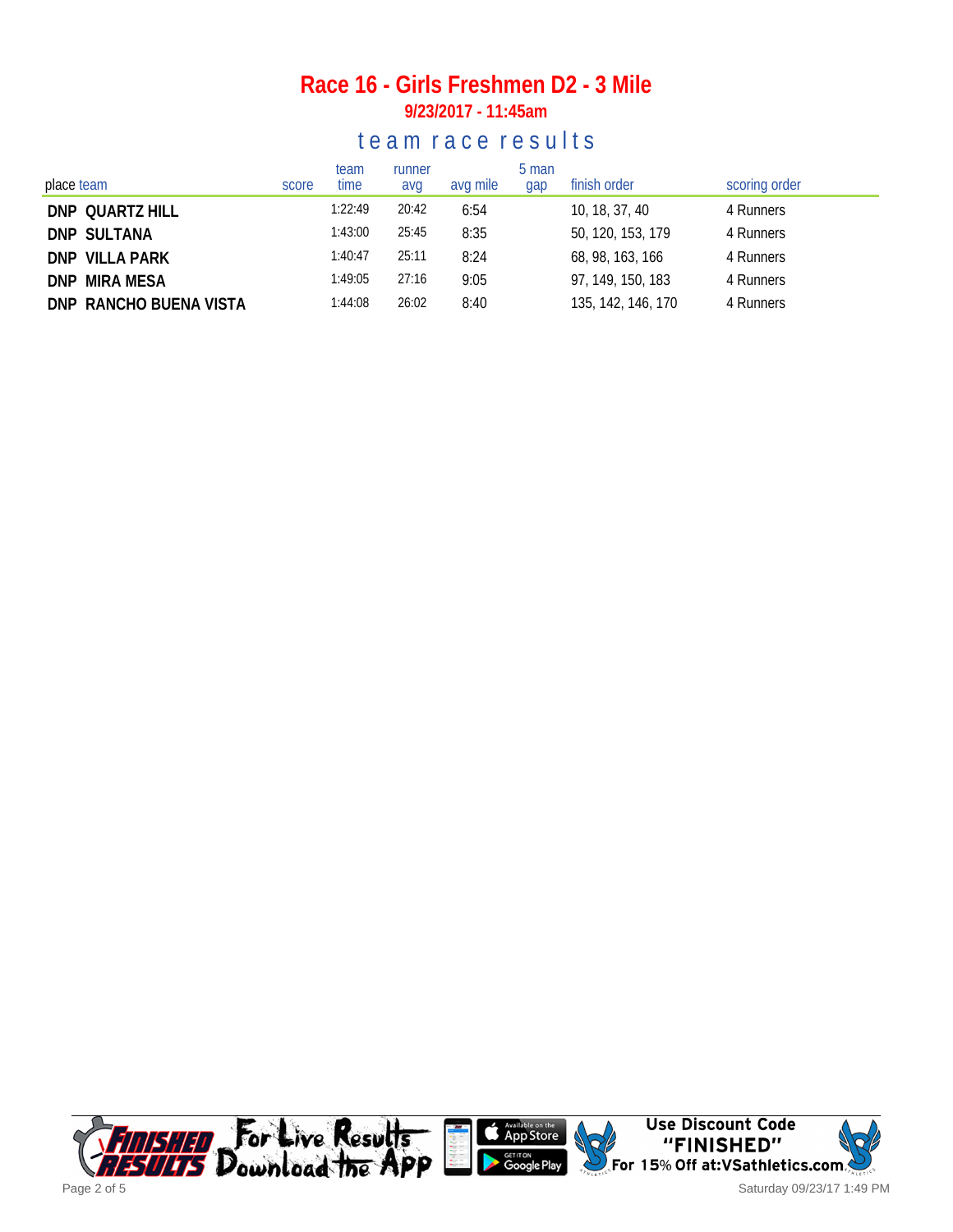

**9/23/2017 - 11:45am**

### individual race results

| place          | name                      |    | grade school      | time      | points | place | name                     |   | grade school      | time    | points |
|----------------|---------------------------|----|-------------------|-----------|--------|-------|--------------------------|---|-------------------|---------|--------|
| 1              | <b>ELAINE BRUESTLE</b>    | 9  | <b>Arbor View</b> | 17:54.0 1 |        | 36    | ANNA KROSKRITY           | 9 | Santa Monica      | 21:20.4 | - 29   |
| $\overline{2}$ | <b>ASHLEY LEARN</b>       | 9  | Rancho Bernardo   | 18:30.2 2 |        | 37    | KATELYN BECK             | 9 | Quartz Hill       | 21:22.2 |        |
| 3              | <b>SARAH PAINO</b>        | 9  | Canyon-Ana        | 18:38.1   |        | 38    | <b>ISABELL MARTINEZ</b>  | 9 | Gahr              | 21:24.5 | 30     |
| 4              | <b>ISA GLASSEN</b>        | 9  | Newport Harbor    | 18:55.3   | 3      | 39    | <b>GABRIELLA PIRES</b>   | 9 | San Marcos SD     | 21:25.0 | 31     |
| 5              | <b>COLLETTE LOWENGRUB</b> | 9  | University-Irv    | 18:58.8   | 4      | 40    | <b>RILEY BRIGGS</b>      | 9 | Quartz Hill       | 21:26.8 |        |
| 6              | <b>ADDISON WALTOS</b>     | 9  | Newport Harbor    | 19:12.2   | 5      | 41    | <b>ELLIE WARNER</b>      | 9 | Palo Verde        | 21:34.6 | 32     |
| $\overline{1}$ | <b>BIANCA BERRON</b>      | 9  | San Marcos SD     | 19:34.3   | 6      | 42    | <b>MAKENNA CLEARY</b>    | 9 | Mission Viejo     | 21:35.9 | 33     |
| 8              | ALLIE TINATA              | 9  | Carlsbad          | 19:37.3   | 7      | 43    | MAKENNA LEUNG            | 9 | Peninsula         | 21:36.5 | 34     |
| 9              | EMMA KUBIAK               | 9  | Newport Harbor    | 19:40.1   | -8     | 44    | <b>MELISSA MARTINEZ</b>  | 9 | Escondido         | 21:36.7 | 35     |
| 10             | <b>GRACE RITCHIE</b>      | 9  | Quartz Hill       | 19:43.7   |        | 45    | <b>BRENDA GALVAN</b>     | 9 | San Juan Hills    | 21:37.2 | 36     |
| 11             | ISABELLA ZUNIGA           | 9  | San Juan Hills    | 19:44.8   | 9      | 46    | AVA HADDOCK              | 9 | Carlsbad          | 21:38.1 | 37     |
| 12             | <b>MIA STEPHENSON</b>     | 9  | Rancho Bernardo   | 19:51.7   | -10    | 47    | <b>ZOIE MARTIN</b>       | 9 | Palo Verde        | 21:41.6 | 38     |
| 13             | <b>ANNA FARIES</b>        | 9  | Santa Monica      | 19:53.7   | 11     | 48    | RILEY MASTERSON          | 9 | Santa Monica      | 21:44.1 | 39     |
| 14             | MIKAELA DAZA              | 9  | Scripps Ranch     | 19:57.2   | 12     | 49    | <b>ALYSON AJDINI</b>     | 9 | Palo Verde        | 21:47.8 | 40     |
| 15             | <b>DELPHINE MAURER</b>    | 9  | Scripps Ranch     | 20:11.8   | 13     | 50    | AURORA ANDERSON          | 9 | Sultana           | 21:48.6 |        |
| 16             | NICOLE SIEMBIEDA          | 9  | Peninsula         | 20:13.8   | 14     | 51    | <b>BAYLEE MENDOZA</b>    | 9 | Rancho Bernardo   | 21:50.8 | 41     |
| 17             | ABIGAIL HUNDLEY           | 10 | Coronado          | 20:16.8   |        | 52    | <b>MADISON WALKER</b>    | 9 | <b>Arbor View</b> | 21:51.2 | 42     |
| 18             | MARITZA ACOSTA            | 9  | Quartz Hill       | 20:16.8   |        | 53    | <b>EMMA WELCH</b>        | 9 | La Costa Cnyn     | 21:53.5 |        |
| 19             | <b>ISABELA VEGA</b>       | 9  | Carlsbad          | 20:23.0   | 15     | 54    | <b>VANI TANKHA</b>       | 9 | University-Irv    | 21:55.8 | 43     |
| 20             | <b>MARTA MEINARDI</b>     | 9  | University-Irv    | 20:24.8   | 16     | 55    | <b>TALANA HARMON</b>     | 9 | Rancho Verde      | 21:56.7 | 44     |
| 21             | <b>KATE MARTINO</b>       | 9  | Peninsula         | 20:31.0   | 17     | 56    | <b>GINA LEE</b>          | 9 | Rancho Bernardo   | 21:58.0 | 45     |
| 22             | ELLA TETLEY               | 9  | San Juan Hills    | 20:36.3   | 18     | 57    | KAYLA POTTER             | 9 | Canyon-Ana        | 21:59.6 |        |
| 23             | <b>VIVIAN NGUYEN</b>      | 9  | Westminster       | 20:39.1   |        | 58    | ROSA SHAKOURI            | 9 | San Marcos SD     | 22:03.7 | 46     |
| 24             | <b>MAYA THOMAS</b>        | 9  | Lakewood          | 20:44.9   | 19     | 59    | <b>LILY KEELER</b>       | 9 | San Juan Hills    | 22:06.8 | 47     |
| 25             | <b>ALYCIA ENGLISH</b>     | 9  | Rancho Verde      | 20:47.0   | 20     | 60    | SARAH CHANG              | 9 | University-Irv    | 22:08.4 | 48     |
| 26             | <b>SYDNEY FIELD</b>       | 9  | University-Irv    | 20:48.8   | 21     | 61    | KATELYN DIAZ             | 9 | Rancho Verde      | 22:09.1 | 49     |
| 27             | MADELINE JOHNSON          | 9  | San Juan Hills    | 20:51.2   | 22     | 62    | <b>JESSICA CULBERSON</b> | 9 | Gahr              | 22:13.1 | 50     |
| 28             | <b>CONNIE GONZALES</b>    | 9  | Jurupa Hills      | 20:51.8   |        | 63    | RUBY ORTEGA              | 9 | Patriot           | 22:15.0 |        |
| 29             | SARAH O'MALLEY            | 9  | Peninsula         | 20:57.6   | -23    | 64    | ELISABETH LEIBY          | 9 | Newport Harbor    | 22:20.4 | 51     |
| 30             | <b>ERICA WAN</b>          | 9  | Peninsula         | 21:04.2   | 24     | 65    | KATIE SHANNON            | 9 | Newport Harbor    | 22:20.9 | 52     |
| 31             | <b>NATALIA TONG</b>       | 9  | San Juan Hills    | 21:06.7   | 25     | 66    | SHAN-MEI HSIUNG          | 9 | Peninsula         | 22:26.7 | 53     |
| 32             | PIEPER NELSON             | 9  | Palo Verde        | 21:13.9   | 26     | 67    | MEREDITH KIEHL           | 9 | Scripps Ranch     | 22:30.9 | 54     |
| 33             | <b>JENNIFER HULL</b>      | 9  | Ramona SD         | 21:14.3   |        | 68    | <b>CASEY DUYAN</b>       | 9 | Villa Park        | 22:31.9 |        |
| 34             | <b>ASHLEY HANSEN</b>      | 9  | San Marcos SD     | 21:15.7   | 27     | 69    | <b>ELISE WYCOFF</b>      | 9 | San Juan Hills    | 22:32.6 | 55     |
| 35             | <b>JORDAN REAL</b>        | 9  | Peninsula         | 21:20.2   | 28     | 70    | <b>KYLEE NAVIN</b>       | 9 | Santa Monica      | 22:32.8 | 56     |

Available on the App Store

**GETITON**<br>Google Play



**Use Discount Code** "FINISHED"

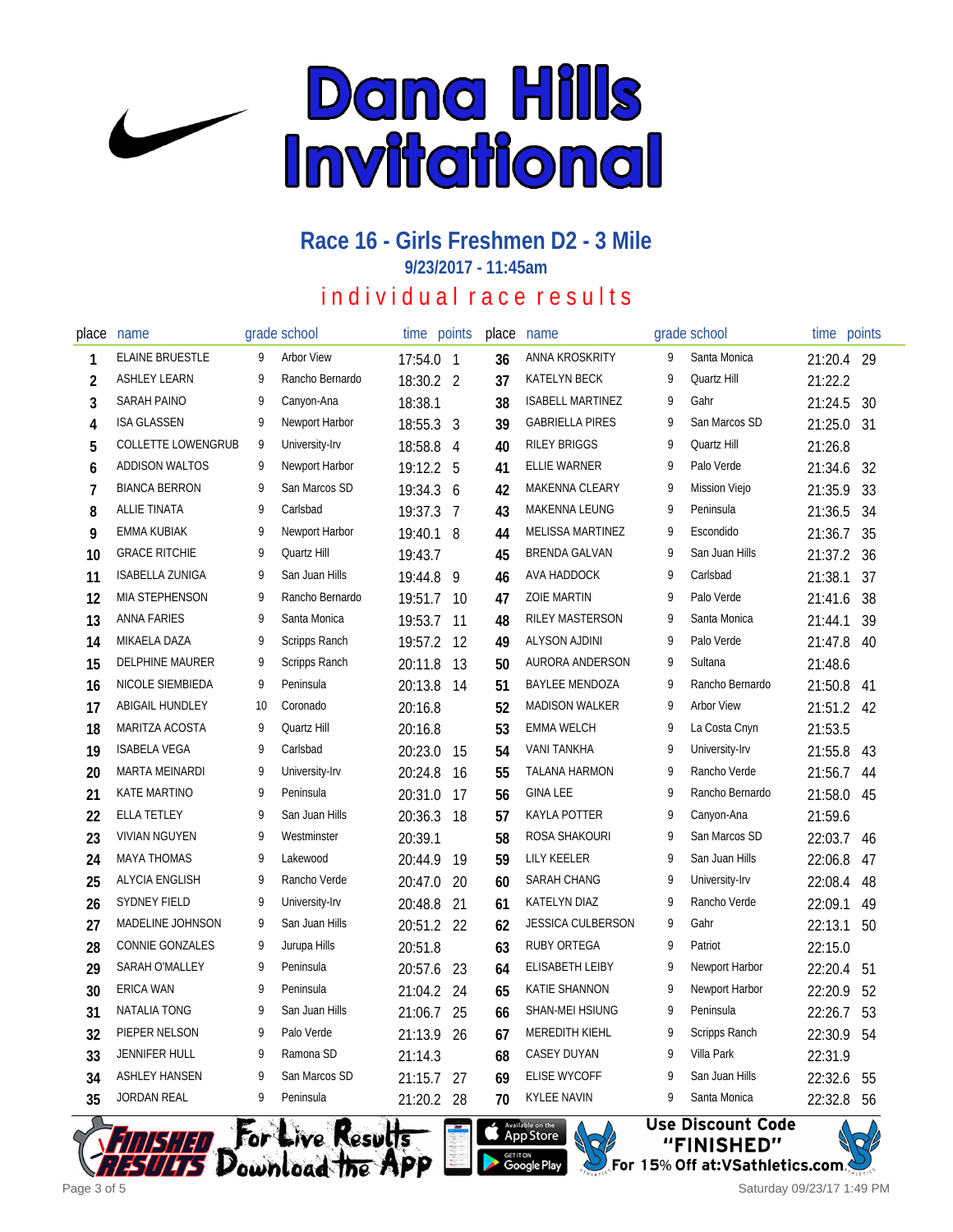**9/23/2017 - 11:45am**

## individual race results

| place | name                    |    | grade school         | time points |     | place | name                     |   | grade school       | time points |      |
|-------|-------------------------|----|----------------------|-------------|-----|-------|--------------------------|---|--------------------|-------------|------|
| 71    | <b>JASMIN GUERRA</b>    |    | Rancho Verde         | 22:32.8 57  |     | 112   | KATIE MARTINSON          | 9 | Scripps Ranch      | 23:53.6     | - 84 |
| 72    | <b>ELLA EUBANKS</b>     | 9  | <b>Mission Viejo</b> | 22:37.8     | 58  | 113   | REBEKAH JOHNSON          | 9 | <b>Arbor View</b>  | 23:57.2 85  |      |
| 73    | <b>ELLA PACINI</b>      | 9  | <b>Mission Viejo</b> | 22:39.7     | 59  | 114   | <b>KAITLYN HO</b>        | 9 | Peninsula          | 23:57.6     |      |
| 74    | ARIANA LLAMAS           | 11 | Newport Harbor       | 22:41.2 60  |     | 115   | ARIEL HURWITZ            | 9 | University-Irv     | 23:59.1     |      |
| 75    | <b>HARLEEN GARCHA</b>   | 9  | Gahr                 | 22:45.0     | -61 | 116   | <b>BAILY SADLEIR</b>     | 9 | Scripps Ranch      | 24:01.6     | 86   |
| 76    | MIRANDA ARELLANO        | 9  | Escondido            | 22:46.7     | 62  | 117   | KORTNEY MAEDA            | 9 | University-Irv     | 24:02.6     |      |
| 77    | <b>KELSEY SMITH</b>     | 9  | Peninsula            | 22:48.3     |     | 118   | BRIANNA DELAMORA         | 9 | Carlsbad           | 24:03.0 87  |      |
| 78    | <b>JULIANA LANE</b>     | 9  | Mission Viejo        | 22:50.1     | 63  | 119   | <b>CALLY NGUYEN</b>      | 9 | San Juan Hills     | 24:04.8     |      |
| 79    | <b>MADISON BURNAM</b>   | 9  | <b>Mission Viejo</b> | 22:50.2 64  |     | 120   | <b>KALEE PULLEN</b>      | 9 | Sultana            | 24:06.7     |      |
| 80    | TAVIA KIRKHAM           | 9  | San Juan Hills       | 22:51.5     |     | 121   | NINA NGUYEN              | 9 | Peninsula          | 24:11.4     |      |
| 81    | <b>LILY JARED</b>       | 9  | Ramona SD            | 22:53.7     |     | 122   | ELVIRA ACEVES            | 9 | San Bernardino     | 24:11.6     |      |
| 82    | DOMINIQUE CHANGLEE      | 9  | Patriot              | 22:55.0     |     | 123   | JOCELYN ORTEGA           | 9 | Westminster        | 24:14.0     |      |
| 83    | NOELLE PALEY            | 9  | Scripps Ranch        | 22:55.3     | 65  | 124   | <b>KAITLIN LEE</b>       | 9 | Peninsula          | 24:17.7     |      |
| 84    | KAYLIE ROBERTSON        | 9  | San Marcos SD        | 22:56.4 66  |     | 125   | <b>OLIVIA HATCH</b>      | 9 | Santa Monica       | 24:18.6     |      |
| 85    | CALINDA PEREZ           | 9  | Lakewood             | 22:56.7     | 67  | 126   | OLIVIA KRAMARSKY         | 9 | Santa Monica       | 24:18.7     |      |
| 86    | <b>IZZY MCKAY</b>       | 9  | San Juan Hills       | 22:57.5     |     | 127   | TAMMY LY                 | 9 | Westminster        | 24:19.0     |      |
| 87    | NATALIE DONHAM          | 9  | Rancho Bernardo      | 23:00.1     | 68  | 128   | NAYELI BARBOSA           | 9 | Santa Monica       | 24:27.8     |      |
| 88    | BRENNA BARNEY           | 9  | <b>Arbor View</b>    | 23:01.5     | 69  | 129   | <b>BELLA NELSON</b>      | 9 | Carlsbad           | 24:28.0     | 88   |
| 89    | <b>ELLIE HELLER</b>     | 9  | Palo Verde           | 23:02.8     | 70  | 130   | <b>AVA GRAY</b>          | 9 | Carlsbad           | 24:32.2     | 89   |
| 90    | KATHLEEN KUGLER         | 9  | Peninsula            | 23:03.6     |     | 131   | <b>ABIGAIL APONTE</b>    | 9 | Rancho Verde       | 24:33.2     | 90   |
| 91    | <b>SHIRA BLATT</b>      | 9  | Santa Monica         | 23:04.0     | 71  | 132   | <b>MCKENNA THOMAS</b>    | 9 | Lakewood           | 24:34.3     | 91   |
| 92    | MADELINE OCHOA          | 9  | Lakewood             | 23:08.2 72  |     | 133   | AUDREY STREET            | 9 | Rancho Bernardo    | 24:34.3     | 92   |
| 93    | ELLA REYNOLDS           | 9  | Palo Verde           | 23:08.4     | 73  | 134   | <b>ELIA TURNER</b>       | 9 | Mission Viejo      | 24:37.1     | 93   |
| 94    | LUSA HOLMSTROM          | 9  | Santa Monica         | 23:10.0     | 74  | 135   | SOPHIE NUCKOWSKI         | 9 | Rancho Buena Vista | 24:39.5     |      |
| 95    | ELIZABETH CHAVEZ        | 9  | Lakewood             | 23:12.1     | 75  | 136   | <b>BLAKELY WALTERS</b>   | 9 | San Juan Hills     | 24:46.7     |      |
| 96    | REYYA KOCAGIL           | 9  | University-Irv       | 23:13.7 76  |     | 137   | <b>HANNAH FEGENBUSH</b>  | 9 | San Marcos SD      | 24:50.1     | 94   |
| 97    | MARIANNE AQUINO         | 9  | Mira Mesa            | 23:22.3     |     | 138   | NAIDA PEREZ              | 9 | Gahr               | 24:55.1     | 95   |
| 98    | ANGELA ROBERTS          | 9  | Villa Park           | 23:29.8     |     | 139   | <b>ELISE KELLER</b>      | 9 | Scripps Ranch      | 25:01.6     | 96   |
| 99    | <b>IRIS YANG</b>        | 9  | University-Irv       | 23:30.3     | -77 | 140   | <b>KATE MEYERS</b>       | 9 | San Juan Hills     | 25:04.2     |      |
| 100   | <b>TIERNEY PUTHUFF</b>  | 9  | San Juan Hills       | 23:30.6     |     | 141   | <b>EMELY GOMEZ</b>       | 9 | Newport Harbor     | 25:05.9     | 97   |
| 101   | JENNIFER CASTRO         | 9  | San Juan Hills       | 23:33.6     |     | 142   | ESMERALDA BLANCA<br>COTA | 9 | Rancho Buena Vista | 25:06.6     |      |
| 102   | <b>MADILYN FORD</b>     | 9  | <b>Arbor View</b>    | 23:37.5 78  |     | 143   | <b>LAURA LI</b>          | 9 | University-Irv     | 25:25.0     |      |
| 103   | <b>HAIDYN FEMINO</b>    | 9  | San Juan Hills       | 23:38.2     |     | 144   | MIHIKA MEHRA             | 9 | Scripps Ranch      | 25:39.4     |      |
| 104   | RHEA SIDHU              | 9  | San Marcos SD        | 23:41.4 79  |     | 145   | VANESSA FRAUSTO          | 9 | <b>Valley View</b> | 25:52.5     |      |
| 105   | <b>CARLEN PENULIER</b>  | 9  | Gahr                 | 23:42.1 80  |     | 146   | <b>GILLIAN IGLESIAS</b>  | 9 | Rancho Buena Vista | 25:57.3     |      |
| 106   | <b>OLIVIA ROSELLI</b>   | 9  | San Juan Hills       | 23:43.5     |     | 147   | <b>MADDIE PERKINS</b>    | 9 | Ramona SD          | 26:02.7     |      |
| 107   | BENEE HUNDESSA-<br>WADE | 9  | Santa Monica         | 23:44.0 81  |     | 148   | <b>HELEN HUANG</b>       | 9 | Peninsula          | 26:03.4     |      |
| 108   | <b>BAILEY CAMPBELL</b>  | 9  | Palo Verde           | 23:44.8     | 82  | 149   | <b>CASIE NGUYEN</b>      | 9 | Mira Mesa          | 26:10.7     |      |
| 109   | JOCELYN DORMAN          | 9  | <b>Mission Viejo</b> | 23:49.6 83  |     | 150   | <b>MISHA SWINK</b>       | 9 | Mira Mesa          | 26:11.5     |      |
| 110   | RACHAL CRAWFORD         | 9  | Peninsula            | 23:52.5     |     | 151   | KIMBERLY CORTEZ          | 9 | Lakewood           | 26:17.0 98  |      |
| 111   | JILL BRECEDA            | 9  | Santa Monica         | 23:52.9     |     | 152   | EMILY KUCZYNSKI          | 9 | San Juan Hills     | 26:17.0     |      |